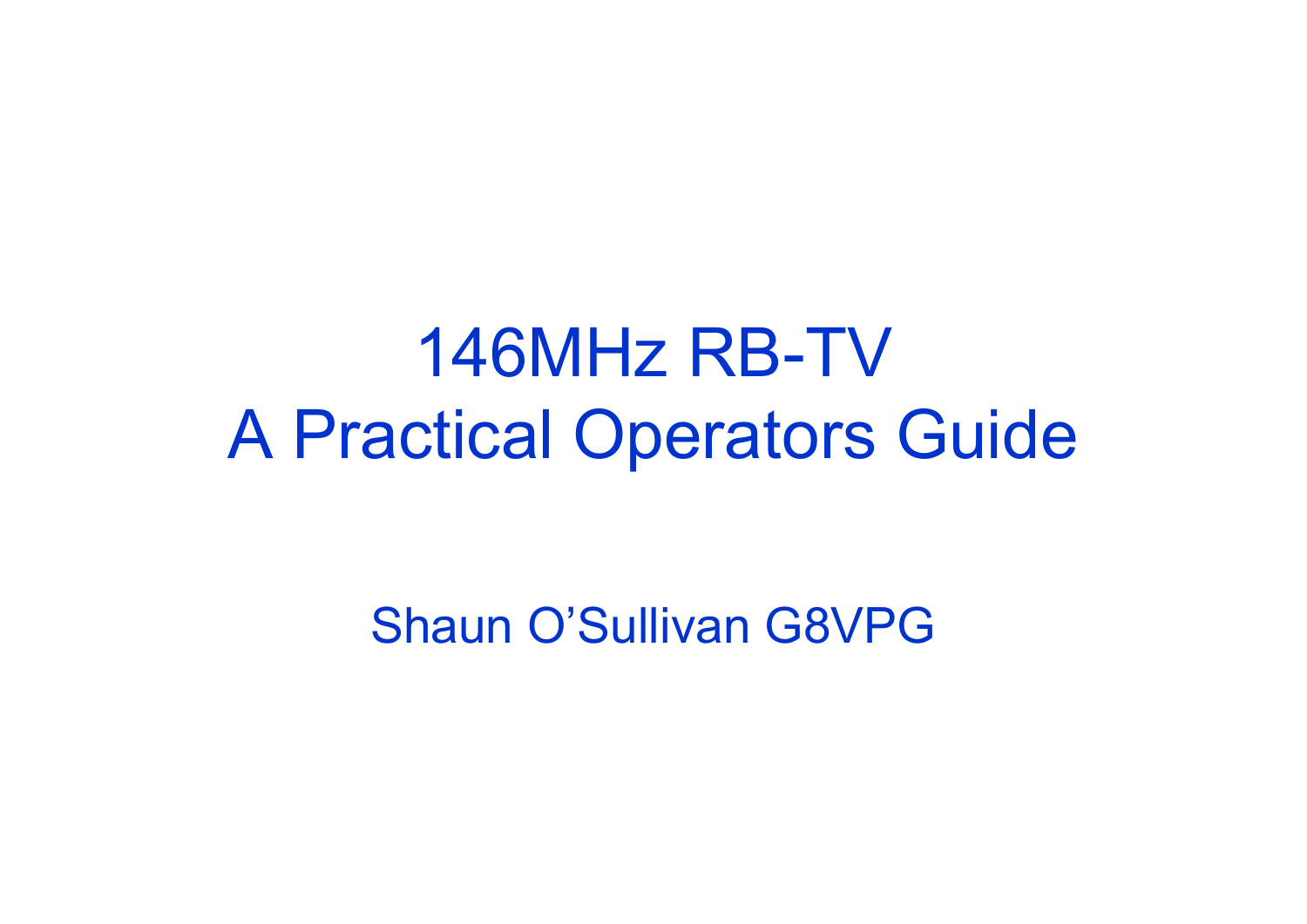## New 2m allocation

- 146-147MHz
- 25W ERP maximum power
- 20m maximum aerial height
- Annual NoV to 31 October from RSGB
- Not in GD, GU & GJ
- 146.9375MHz upper limit within 40km of Scottish border/coast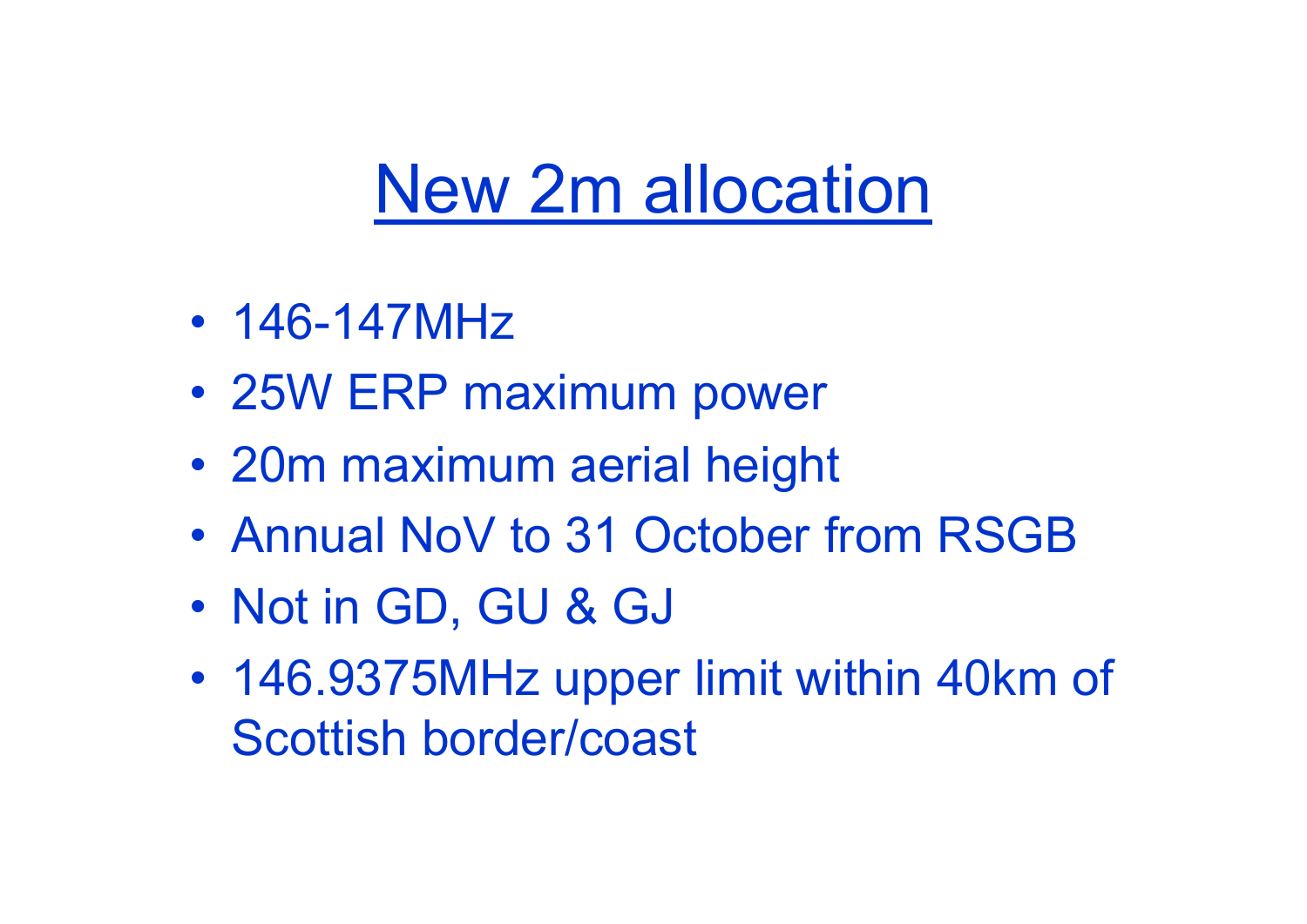# 146MHz RB-TV

- 146.5MHz centre frequency
- DVB-S modulation
- H264 Codec
- Symbol rates 333, 250 & 125 ks/s
- FEC 7/8
- Sound usually disabled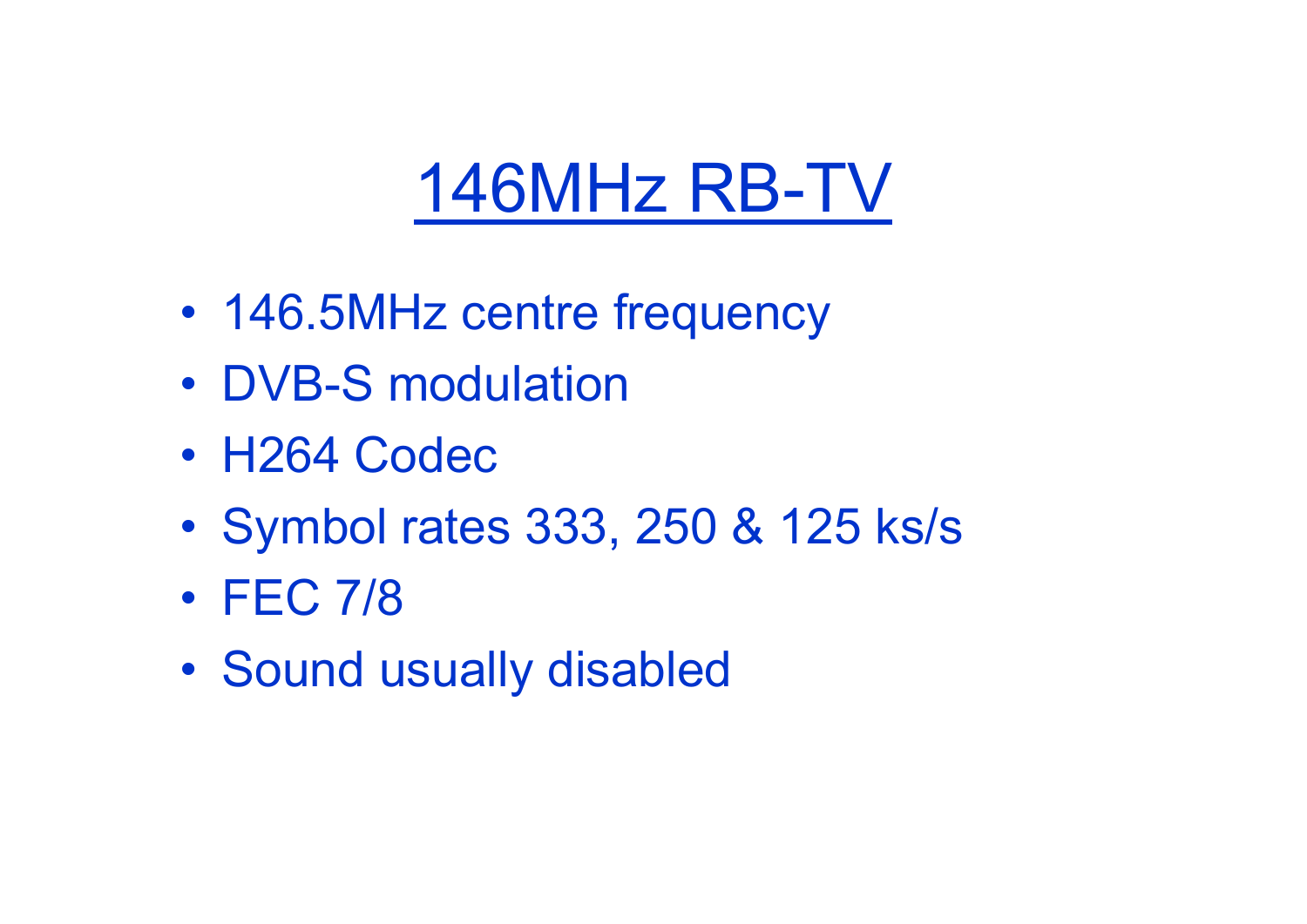# Raspberry Pi & RPiDATV



- Raspberry Pi & camera can produce a RB-TV picture by itself
- Uses harmonic of clock oscillator 437.5MHz
- Called "Ugly-DATV" because it is a dirty signal not suitable for transmission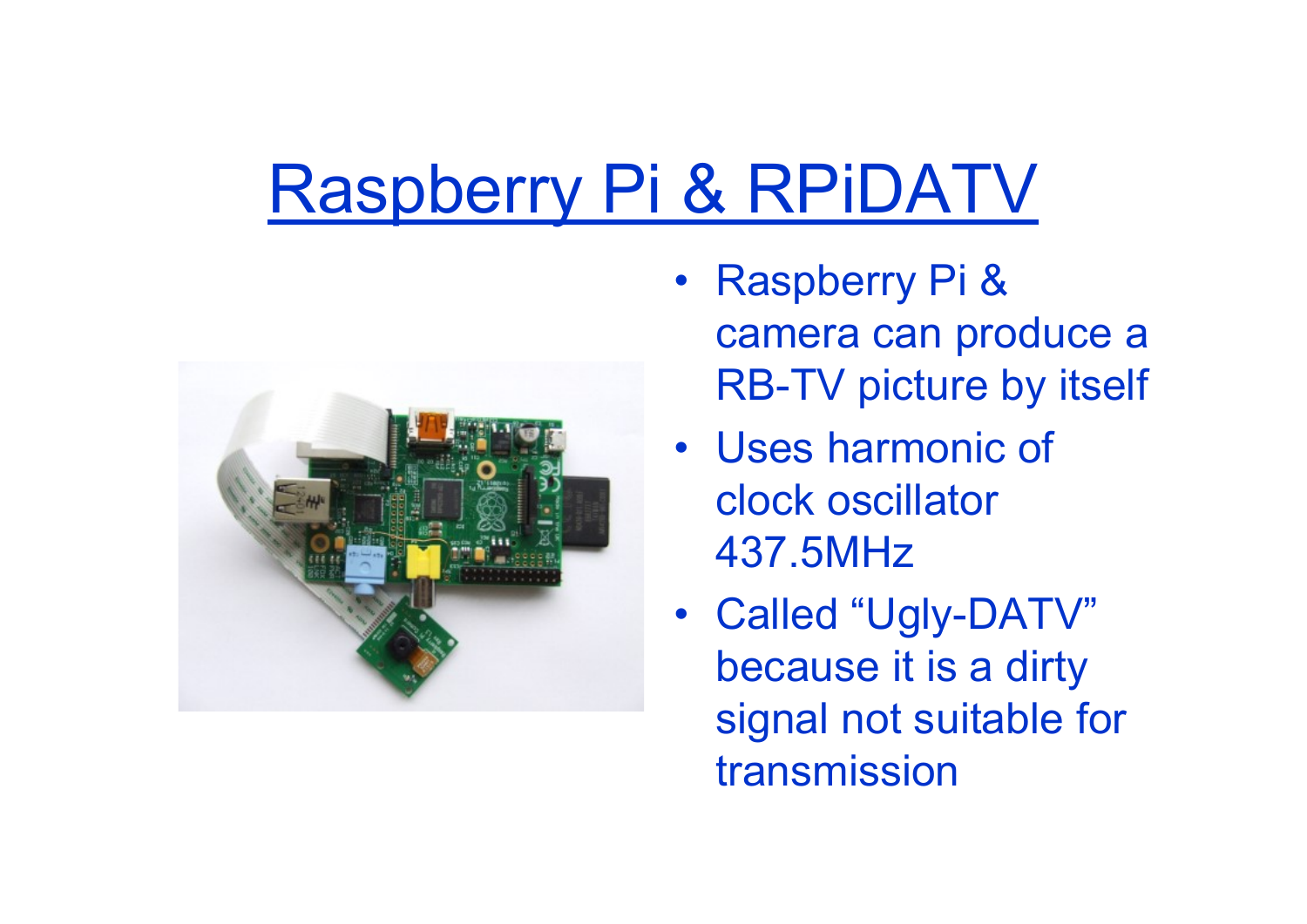# Raspberry Pi & Digithin



- Modulator board fits over Rpi
- 333ks/s fixed output
- BATC PCB available
- Needs carrier oscillator
- Low level output needs filtering & amplification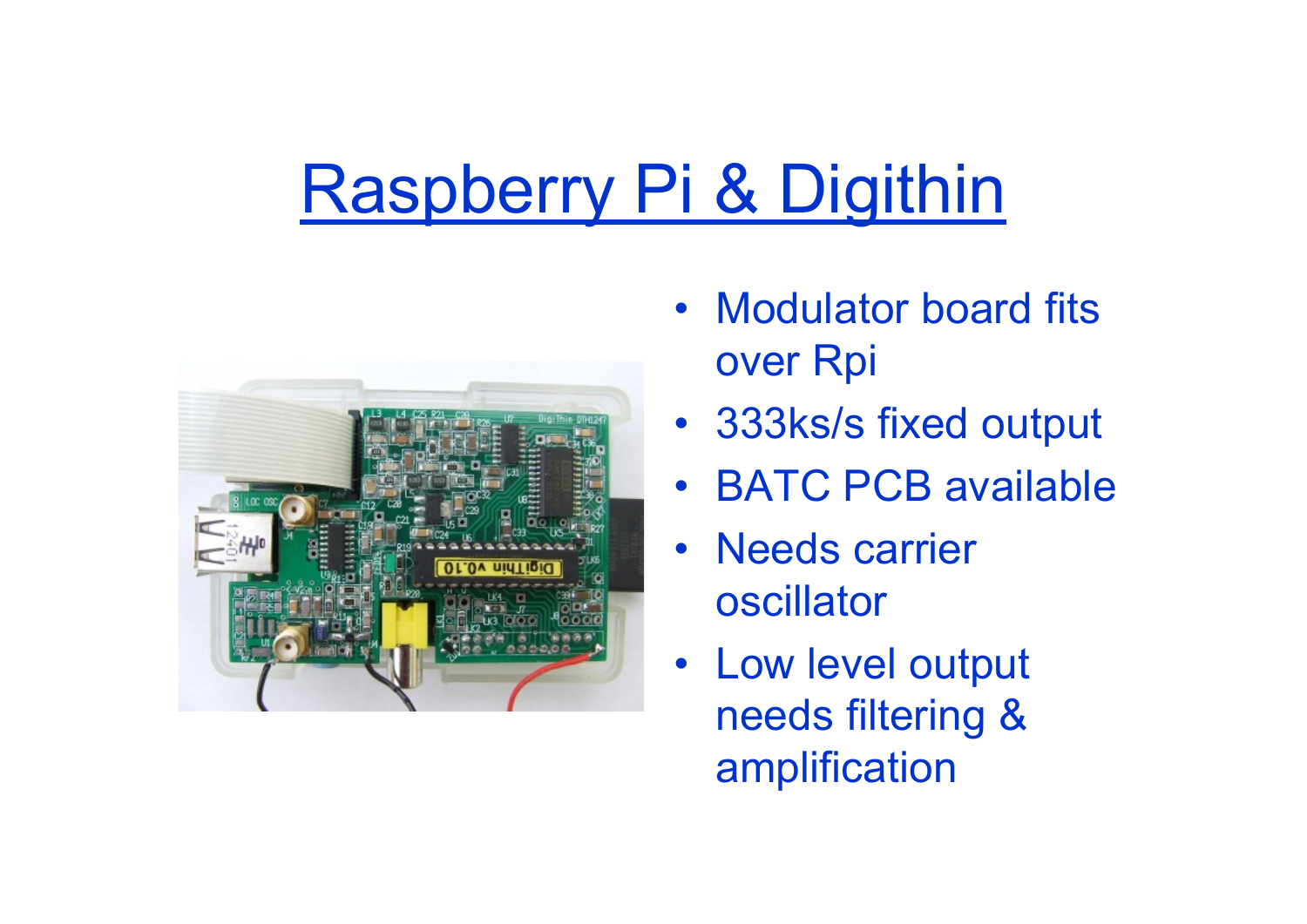# Raspberry Pi & RBTVMOD



Photograph G4KLB

- G4KLB is developing RBTVMOD with others
- Variable filters allow 125, 250, 333 & 500ks/s
- Watch GB3SQ Sunday net for news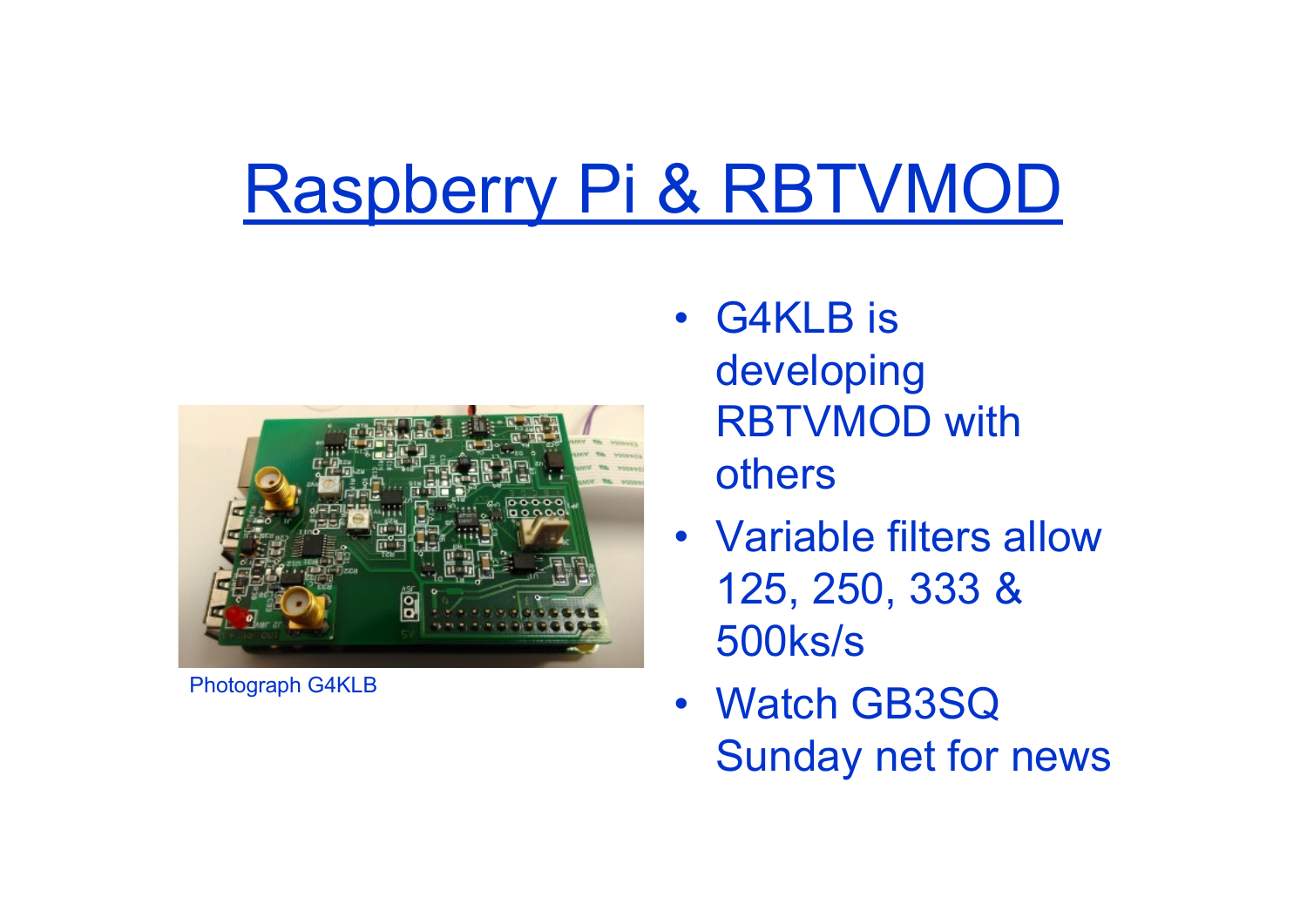## 146.5MHz Carrier Oscillator



- ADF4360-8 **PLL/VCO**
- Range of fixed & variable frequency boards available from G8BYI
- Chip very small buy assembled version!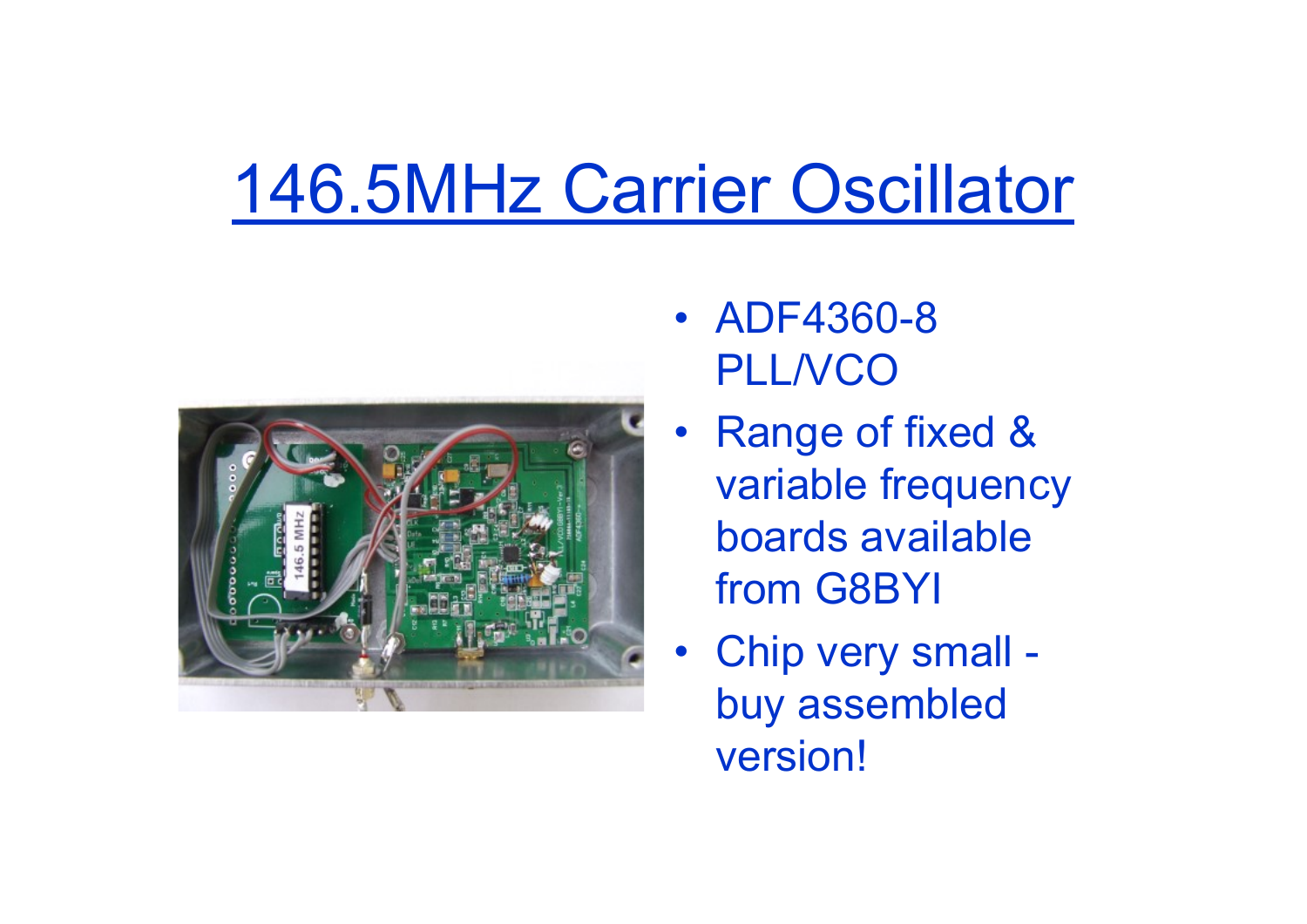## DATV Express



- A very flexible software defined transmitter
- All symbol rates
- All bands 70MHz to 2.45GHz from on board oscillator
- New Windows control software very easy to use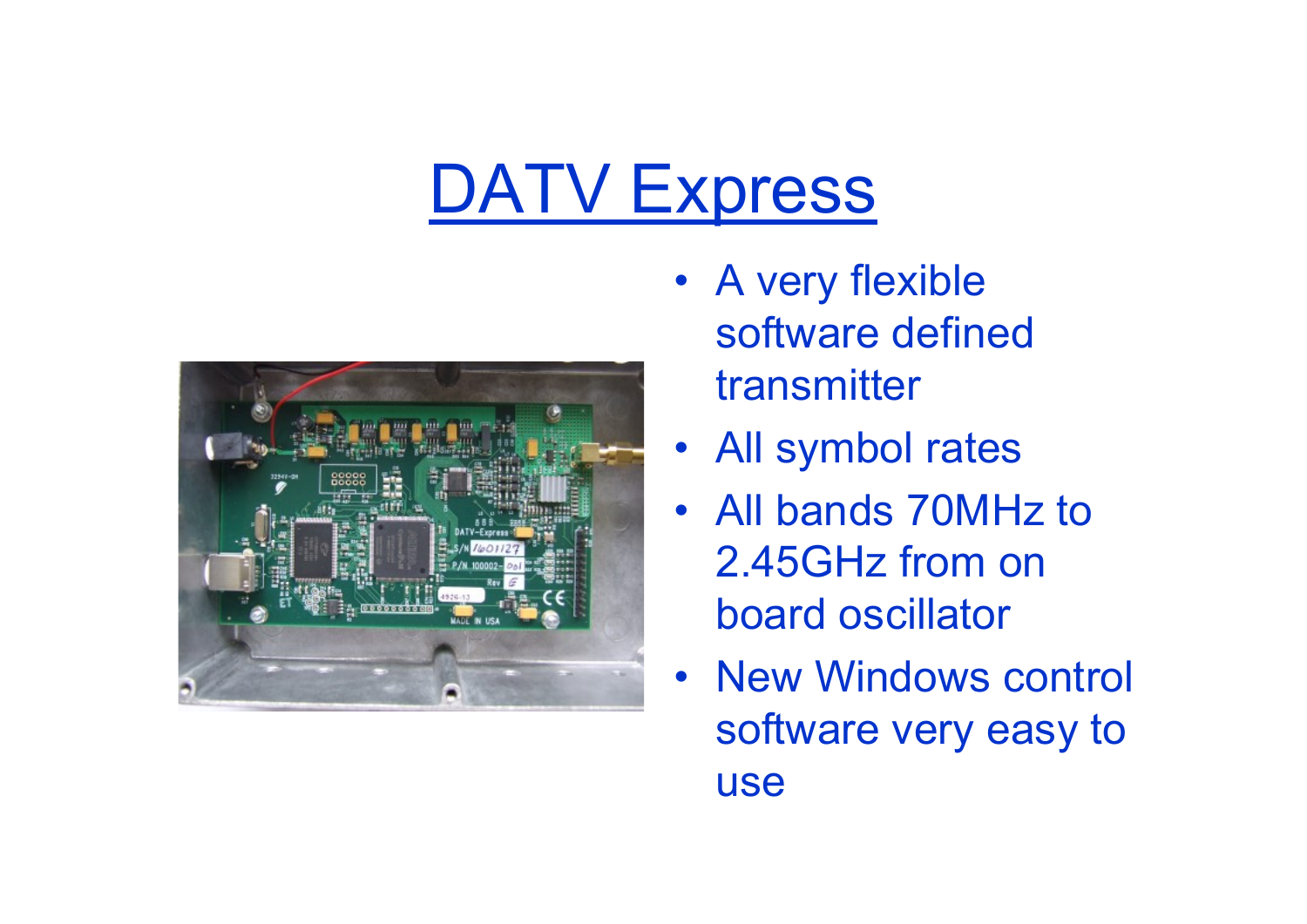



- Free version of Vmix just requires registration
- Simple way to mix camera's, JPEG pictures for test cards & audio
- Click External button to export to DATV Express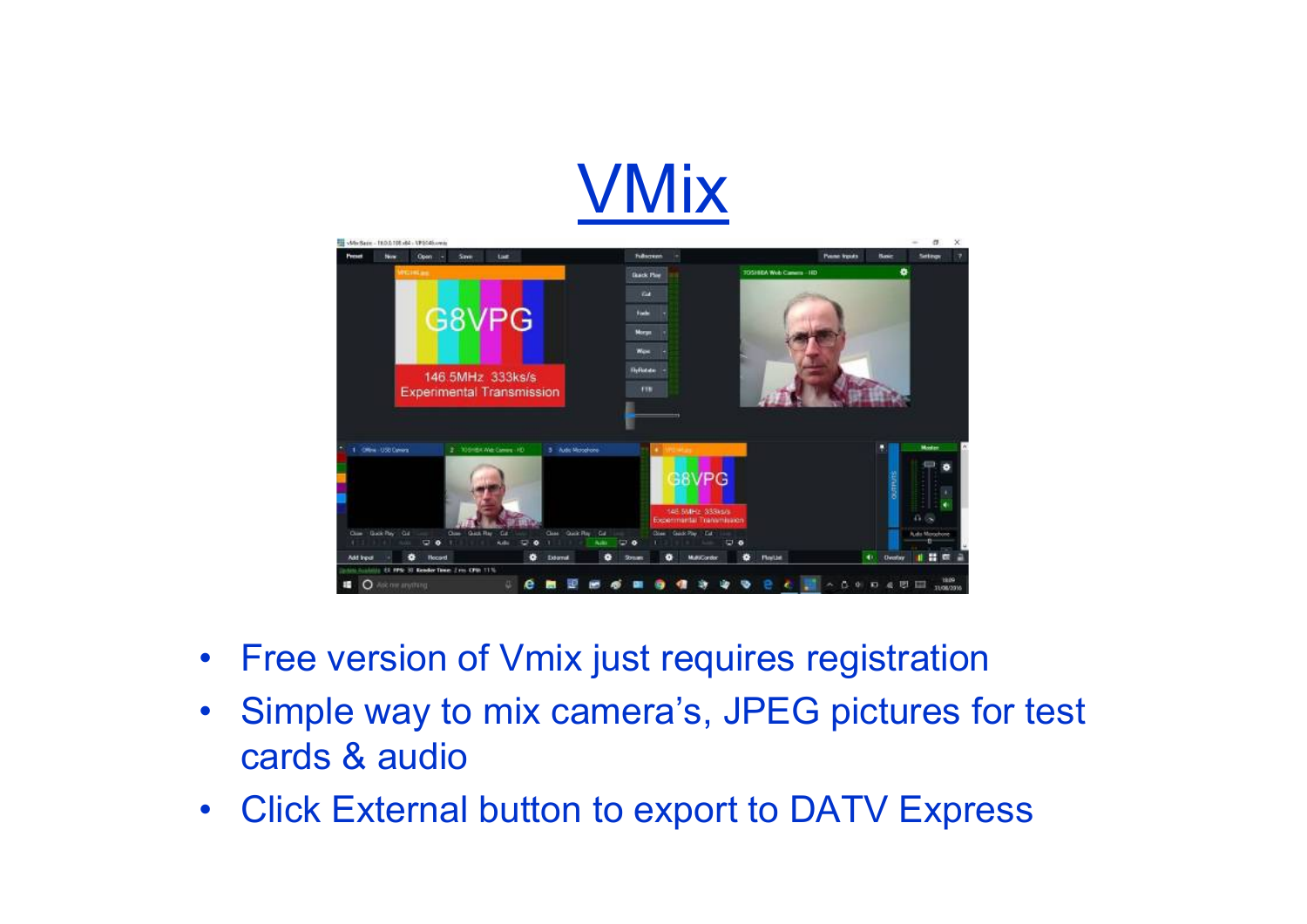## Express DVB-S Transmitter

| DATV-Express - 146sr333                            |               |            |              | X |
|----------------------------------------------------|---------------|------------|--------------|---|
| File Capture Codec SITables Options Modulator Help |               |            |              |   |
| TS Record                                          |               |            | Tx Queue 0%  |   |
| Carrier Only                                       |               |            | Tx Level 7   |   |
| Video Ident                                        | Tx Frequency  |            | 146,5000 MHz |   |
|                                                    | Tx Symbolrate |            | 333.000 KSps |   |
|                                                    | Tx FEC        | 7/8        |              |   |
|                                                    | Tx Bitrate    | 537044 bps |              |   |
|                                                    | Video Bitrate | 431965 bps |              |   |
|                                                    | Video Codec   | H.264      |              |   |
| <b>TRANSMIT</b><br>PTT                             | Audio Bitrate | 0 bps      |              |   |
|                                                    |               |            |              |   |

- Capture video from VMix or direct from camera or capture card
- Simple to adjust all settings
- Can save settings files for quick changes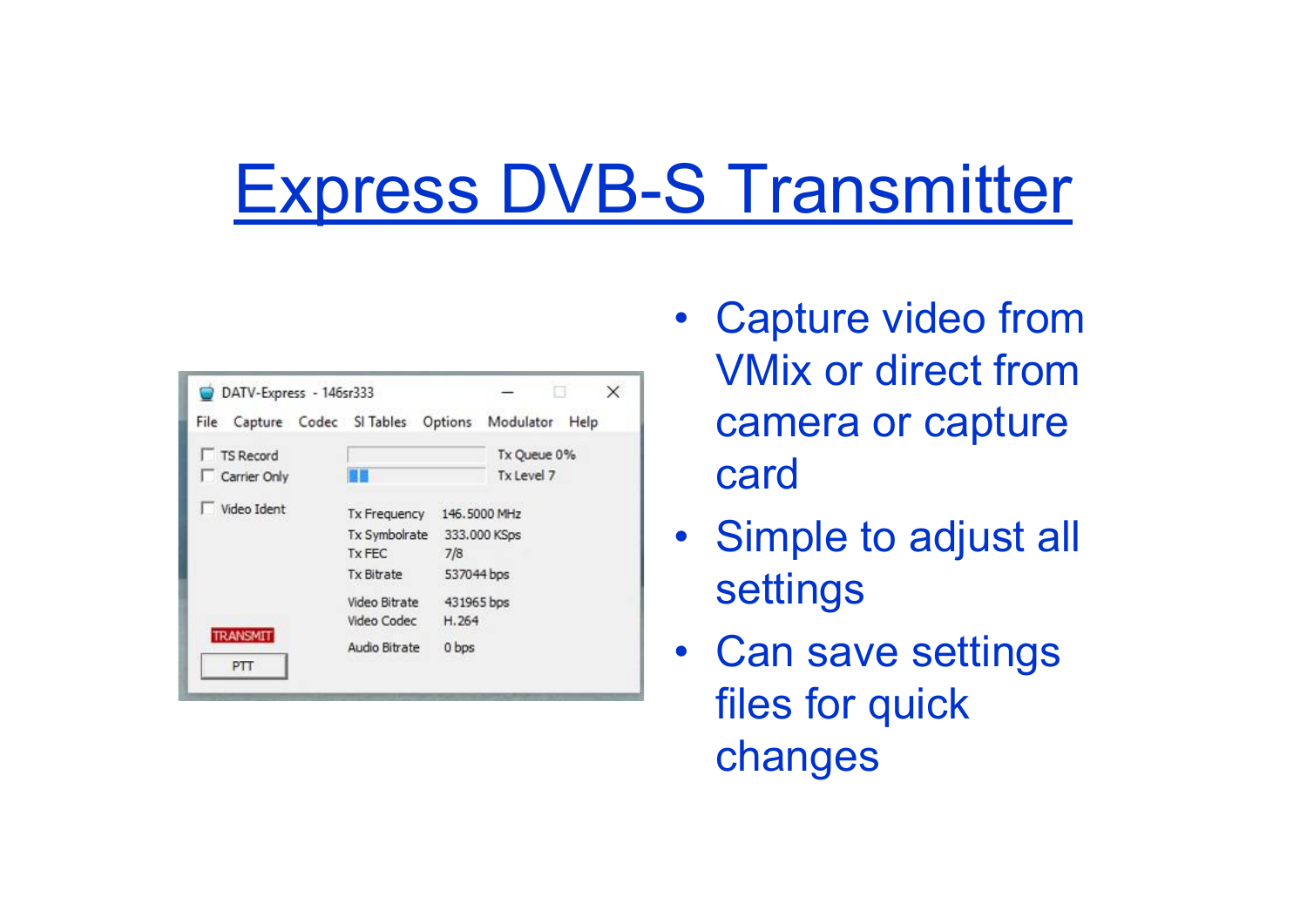# Amplification & Filtering

- All digital transmitters have low level outputs, typically 1-10mW
- Require harmonic filtering
- Require very linear Class A amplification
- Amplifiers must be severely de-rated to maintain linearity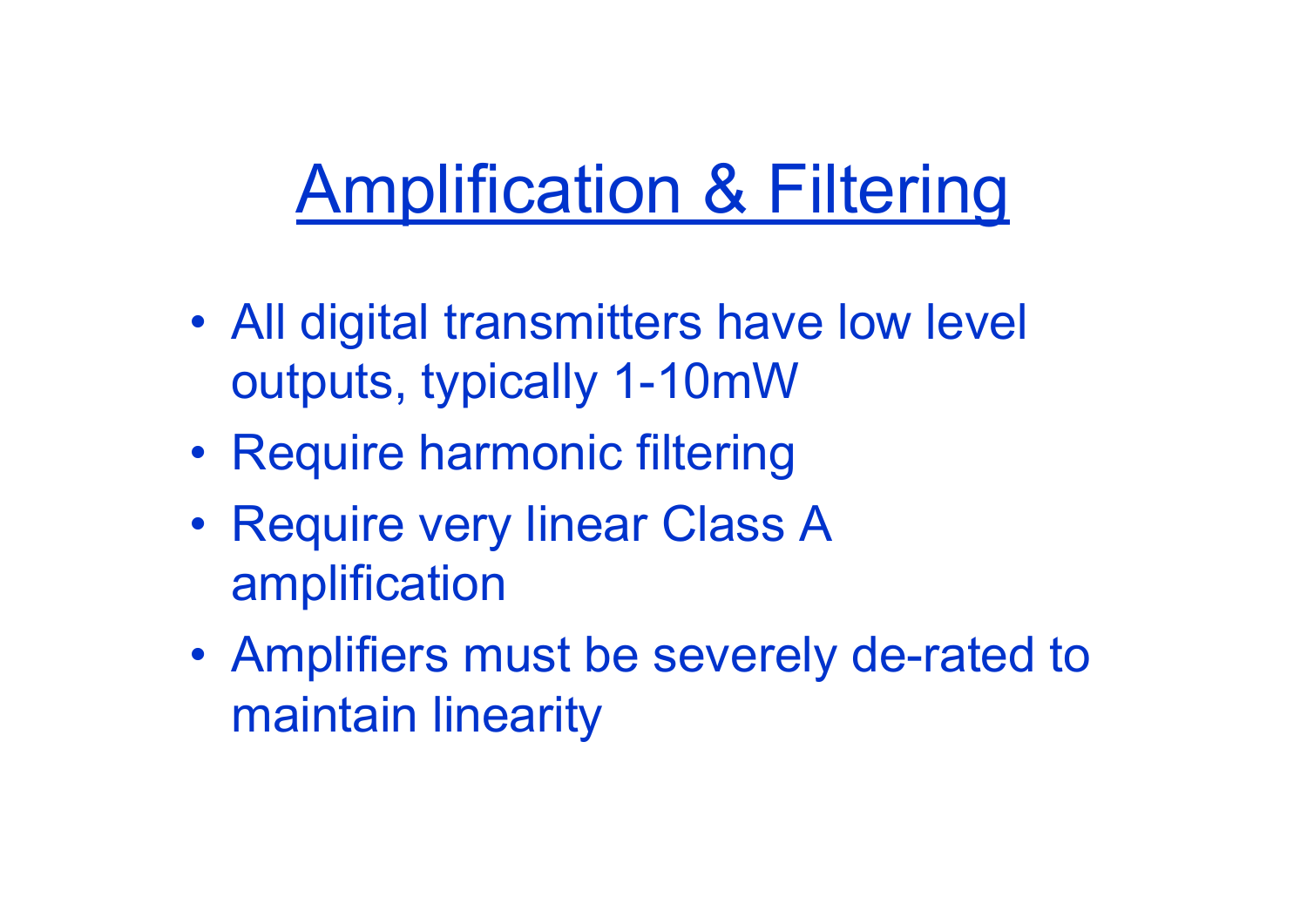## Test Equipment



- A Spectrum analyser is essential to check output waveform
- Otherwise follow settings & ratings established by others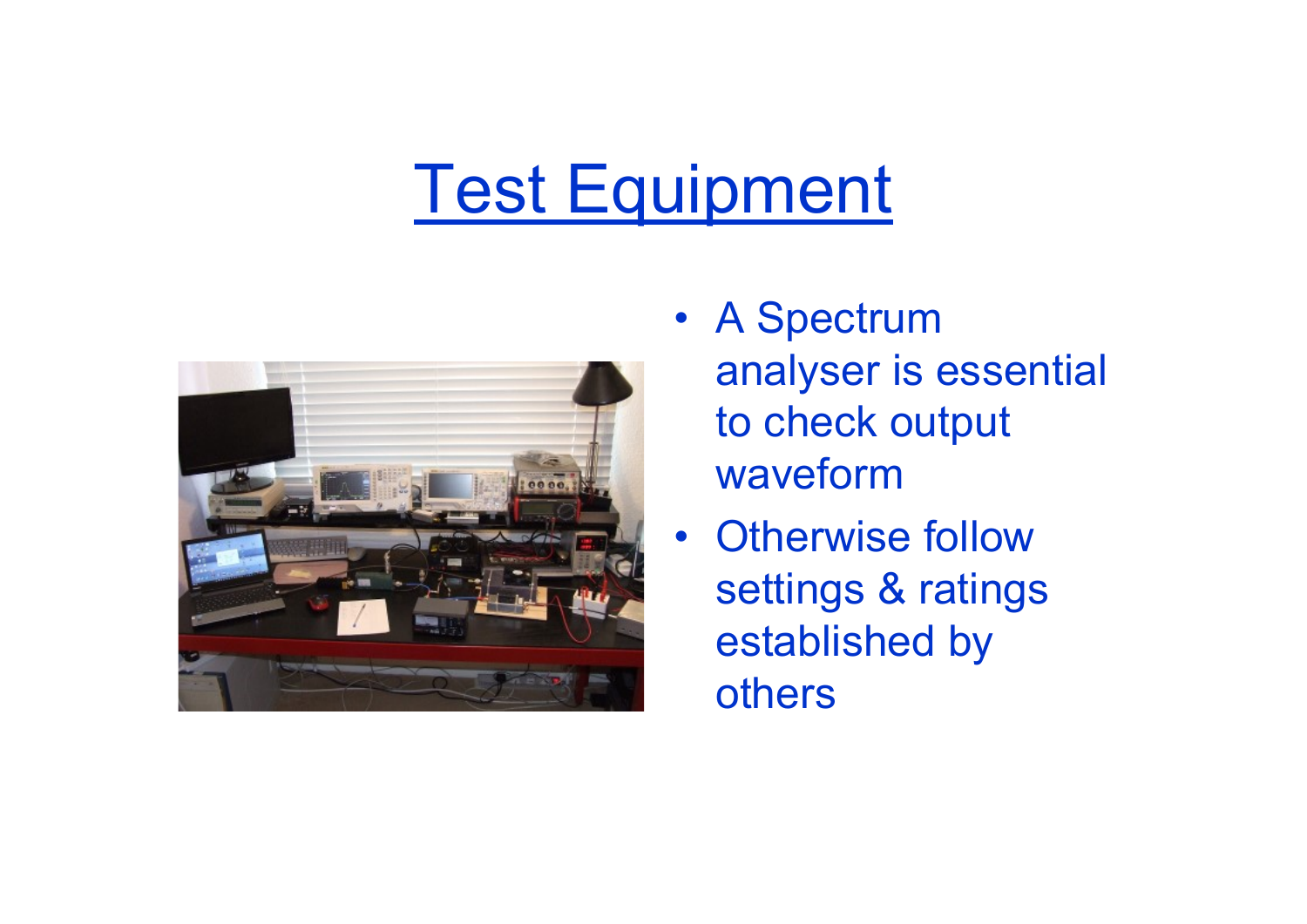## Mitsubishi RA08H1317M



- Module rated at 8W
- PCB & short kit from G4DDK
- Module from Anglia **Live**
- Low pass filter on output
- Earth links from module fixing bolts to PCB very important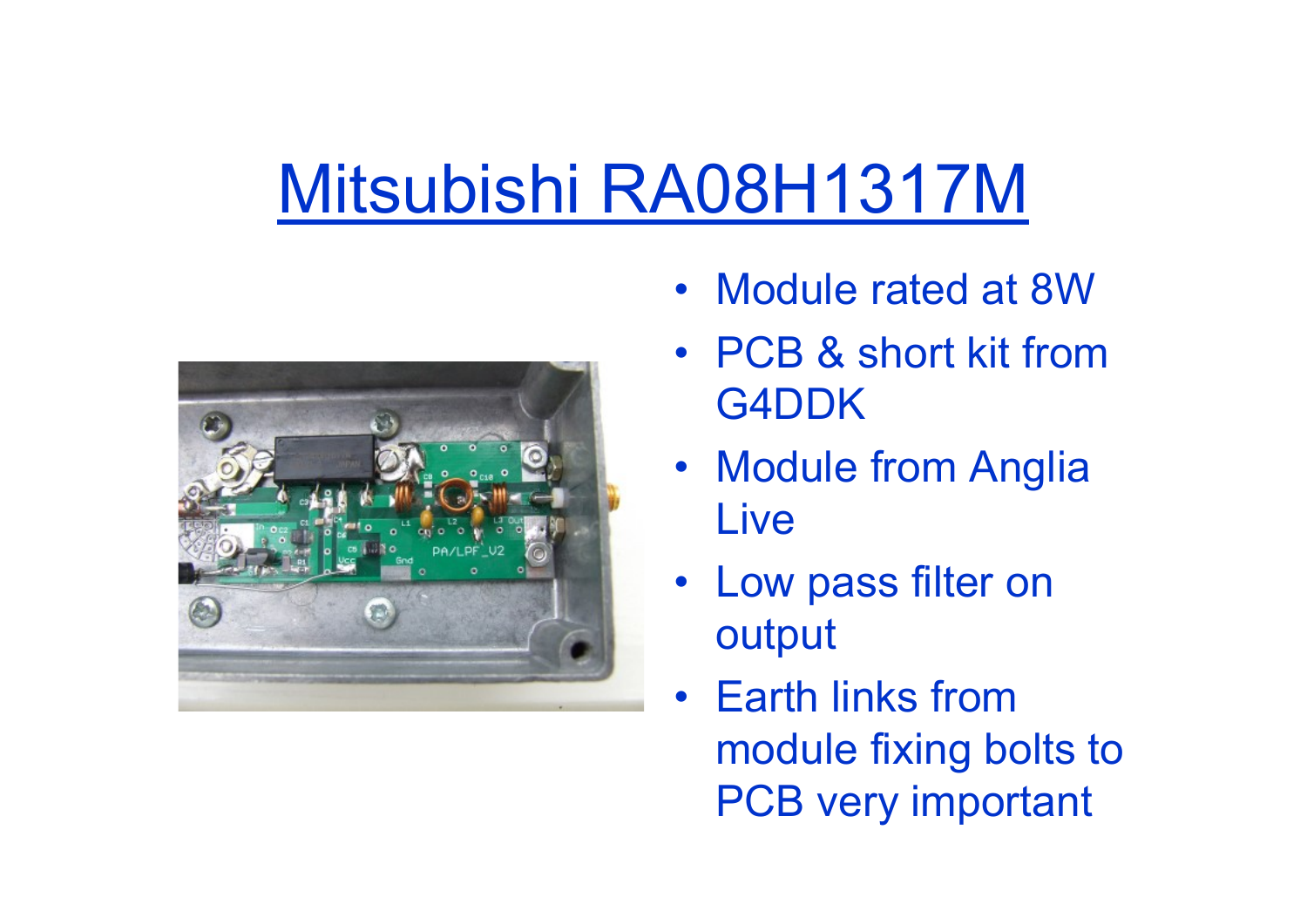## RA08H1317M Low Power



- DATV Express drive level 20
- Output 300mW
- Spectral re-growth "shoulders" 40dB down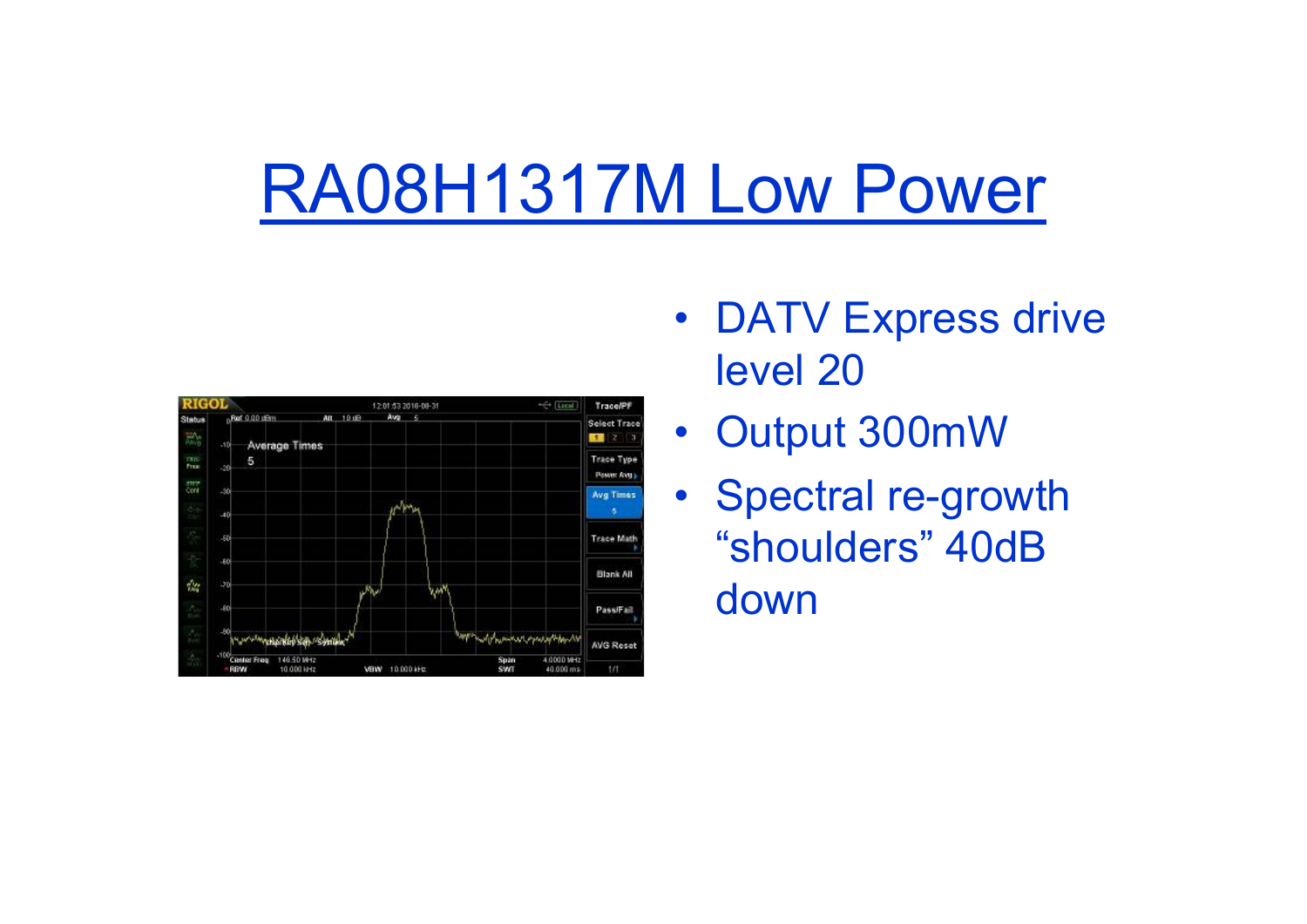## RA08H1317M higher power



- DATV Express drive level 27
- 1.3W output
- Shoulders 35dB down with secondary ones developing
- Will deliver 2-3W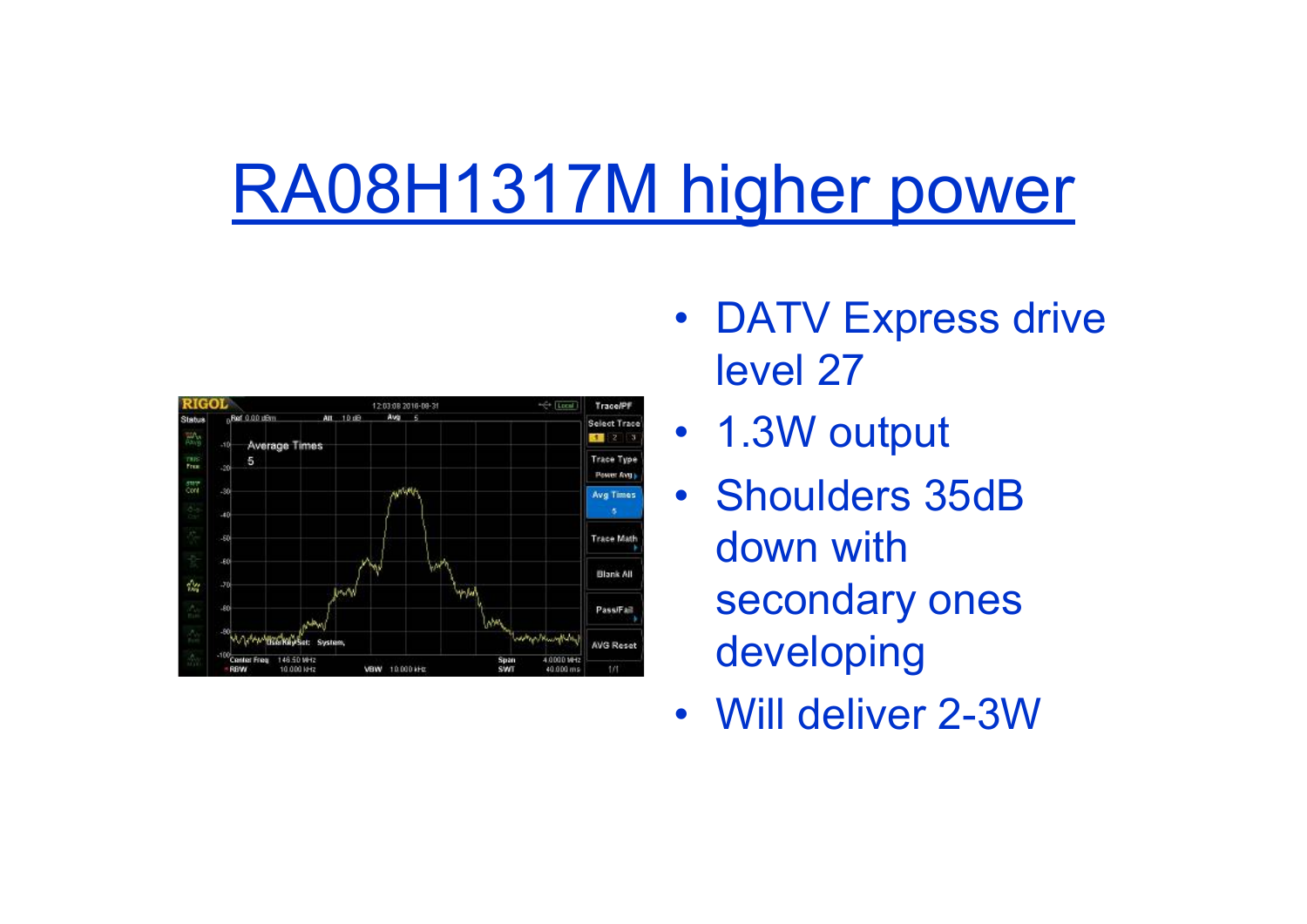#### Low Pass Filter

| <b>RIGOL</b>                    |                 |                               |                          |                       |           |     | 18:41:15 2016-03-30 |      |                              | $-4$ [Lecal]              | Marker                                   |
|---------------------------------|-----------------|-------------------------------|--------------------------|-----------------------|-----------|-----|---------------------|------|------------------------------|---------------------------|------------------------------------------|
| Status<br>$\frac{1}{2}$<br>TRIS | $-10$           | <b>Bef 0.00 UBm</b><br>Marker |                          | 146.666666 MHz        | Att 10:08 |     |                     |      | Marker1 146.66 MHz - 0.06 dB |                           | Select Mkr<br>þ<br>$\overline{z}$<br>B   |
| Free                            | $-20$           | $-0.06$ dB                    |                          |                       |           |     |                     |      |                              |                           | Normal                                   |
| डाका<br>देवले<br>ĝ.             | $-30$<br>$-40$  |                               |                          |                       |           |     |                     |      |                              | Z                         | Delta                                    |
| ö                               | -50             |                               |                          |                       |           |     |                     |      |                              |                           | Delta Pair<br><b>Ref</b><br><b>Dilla</b> |
| ğ.                              | $-80$           |                               |                          |                       |           |     |                     |      |                              |                           | Span Pair                                |
| 瘤                               | -20             |                               |                          |                       |           |     |                     |      |                              |                           | Span<br>Centre                           |
| ŵ                               | $-80$           |                               |                          |                       |           |     |                     |      |                              |                           | Off                                      |
| ŵ                               | $-80$           |                               |                          | LiserKey Set: System, |           |     |                     |      |                              |                           | Mkr Trace                                |
| ŵ                               | $-100$<br>- RBW | <b>Center Free</b>            | 200.00 MHz<br>30,000 kHz |                       |           | VEW | 30,000 kHz          | SWIT | Span                         | 200.00 MHz<br>$222.22$ ms | <b>Auto</b><br>1/2                       |

- Low pass filter very effective
- Cut off starts at about 160MHz
- Low through loss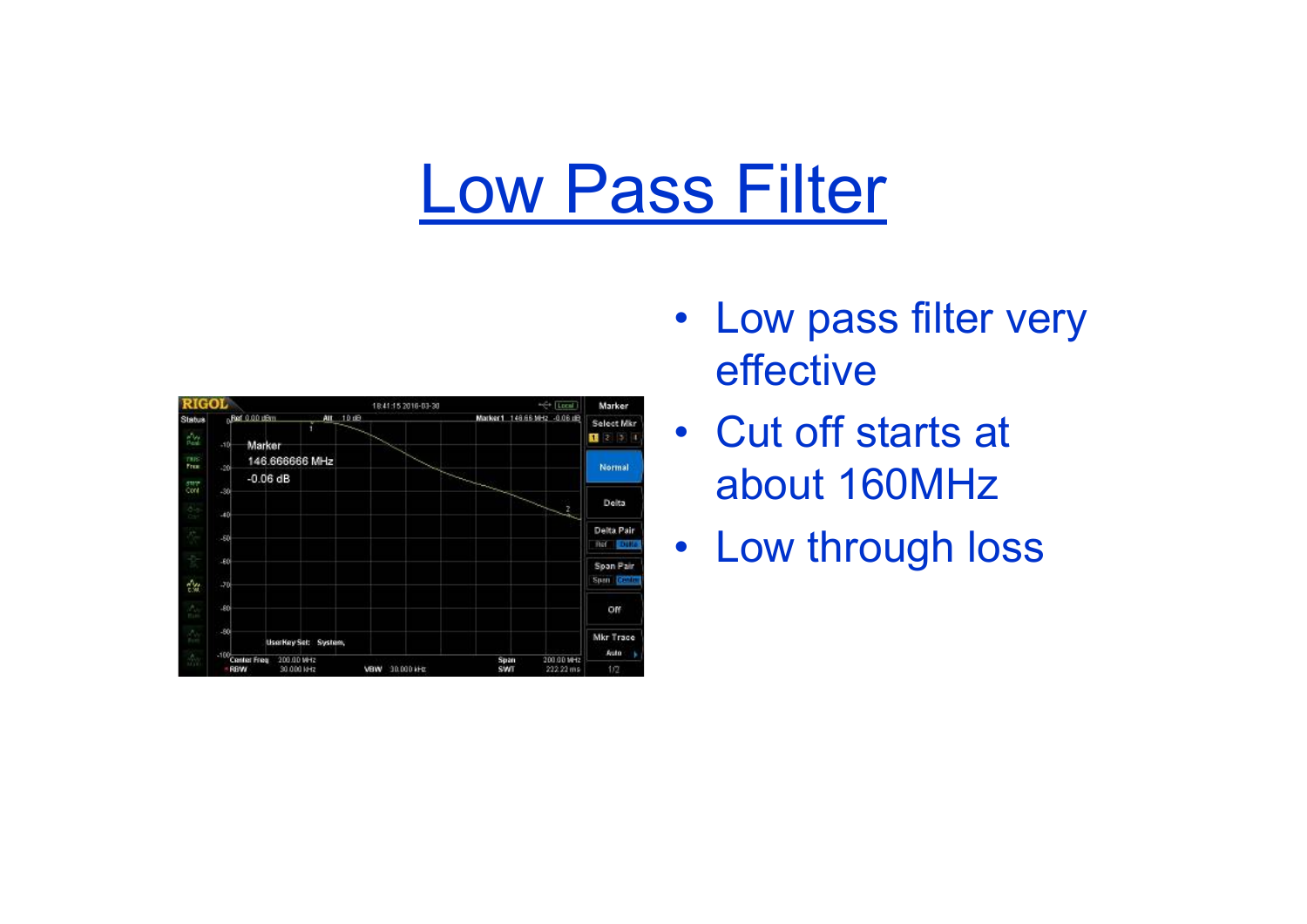#### Low Pass Filter

| Peak             | <b>ACT LEED</b>         |                                | 1206372016-09-31  |              |                          | <b>IGOL</b>                 |
|------------------|-------------------------|--------------------------------|-------------------|--------------|--------------------------|-----------------------------|
| Next Peak        |                         | Marker1 145.00 letz -28.64 dBm |                   | 10:09<br>Alt |                          | ∩ Baaf 0.00 utBm            |
| Peak Right       |                         |                                |                   |              | 145.000000 MHz           | Marker<br>$-10$<br>-20      |
| Peak Left        |                         |                                |                   |              | $-28.64$ dBm             | -30                         |
|                  |                         |                                |                   |              |                          | $-40$<br>-SC                |
| Min Search       |                         |                                |                   |              |                          | $-60$                       |
| Peak Peak        |                         |                                |                   |              |                          | -20                         |
| Cont Peak<br>On- |                         |                                |                   |              |                          | $-800$                      |
| Search Para      |                         |                                |                   | System,      | <b>UserKey Set:</b>      | $-80$<br>$-100$             |
| 1/2              | 1 5000 0Hz<br>150.00 ms | Span<br>SWIT                   | 100,00 kHz<br>VEW |              | 750.00 MHz<br>100.00 MHz | <b>Conter Free</b><br>- RBW |

• No harmonics detected to 1.5GHz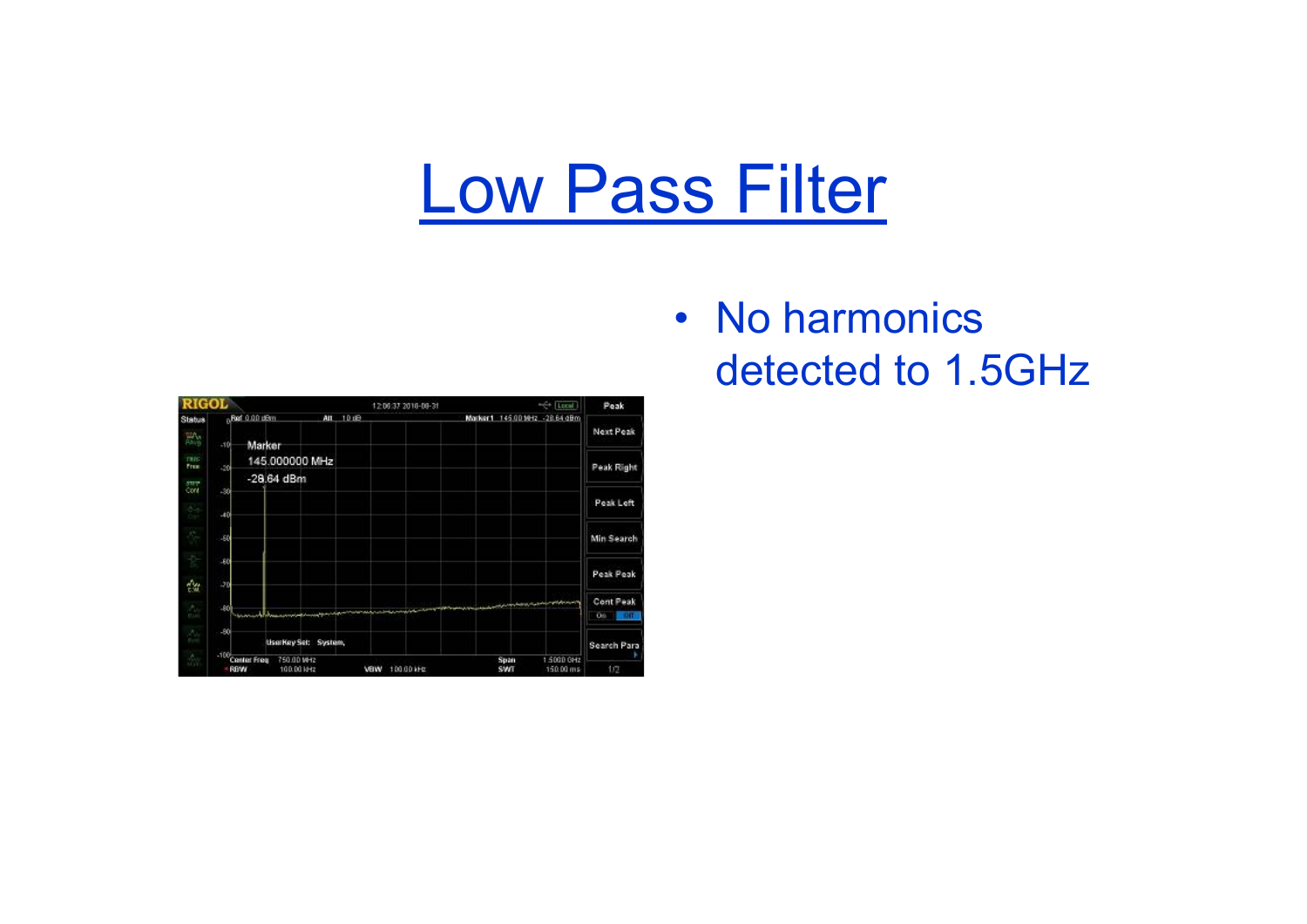# Mitsubishi RA60H1317M1



- Module rated at 60W
- GM3SEK PCB available from G4DDK
- Module from Anglia Live
- Ready built version from Roberto DG0VE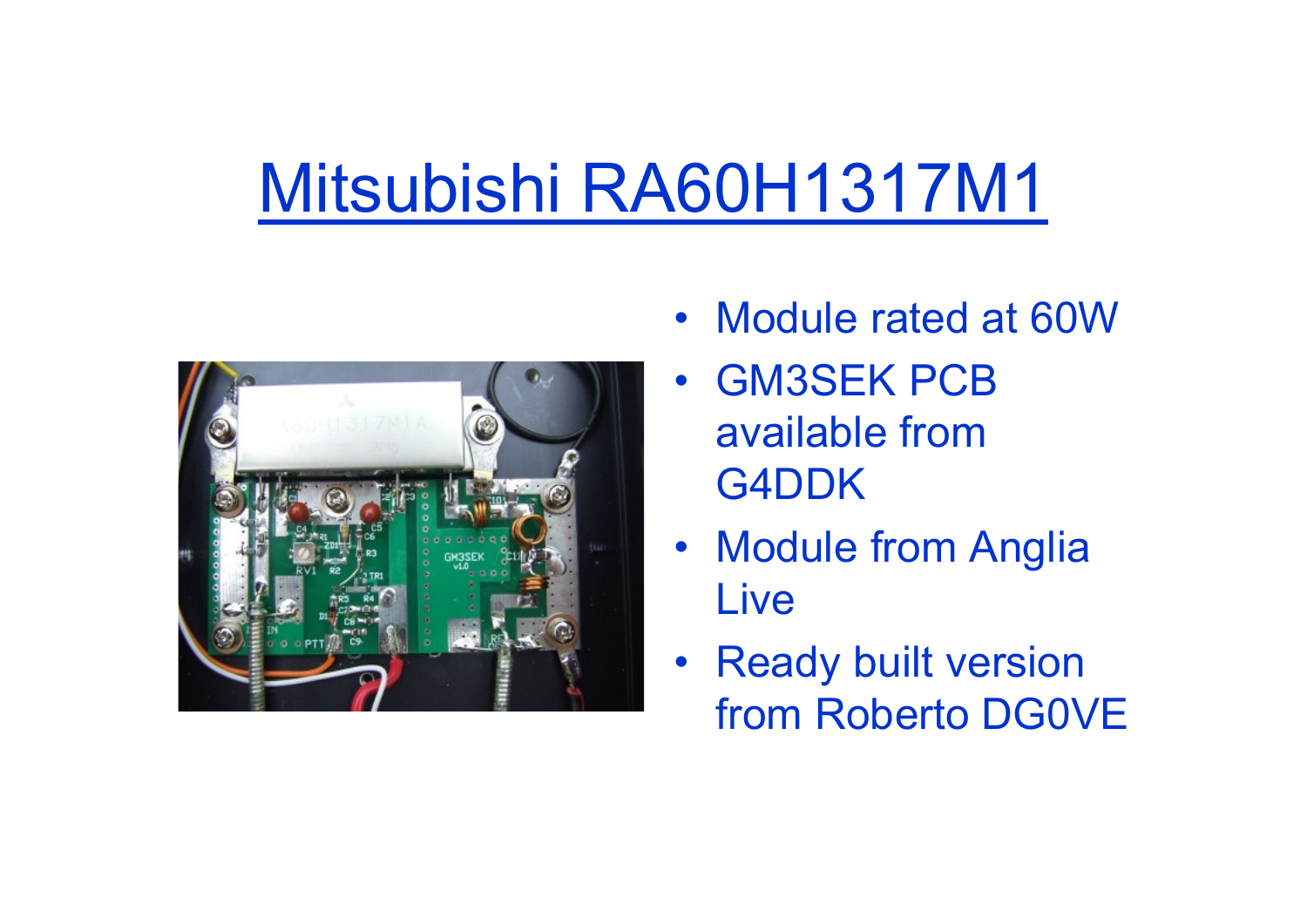## Mitsubishi RA60H1317M



- Quiescent current about 4A
- Needs good heatsink & fan!
- Output 8W
- Shoulders 40dB down
- Will go to 15W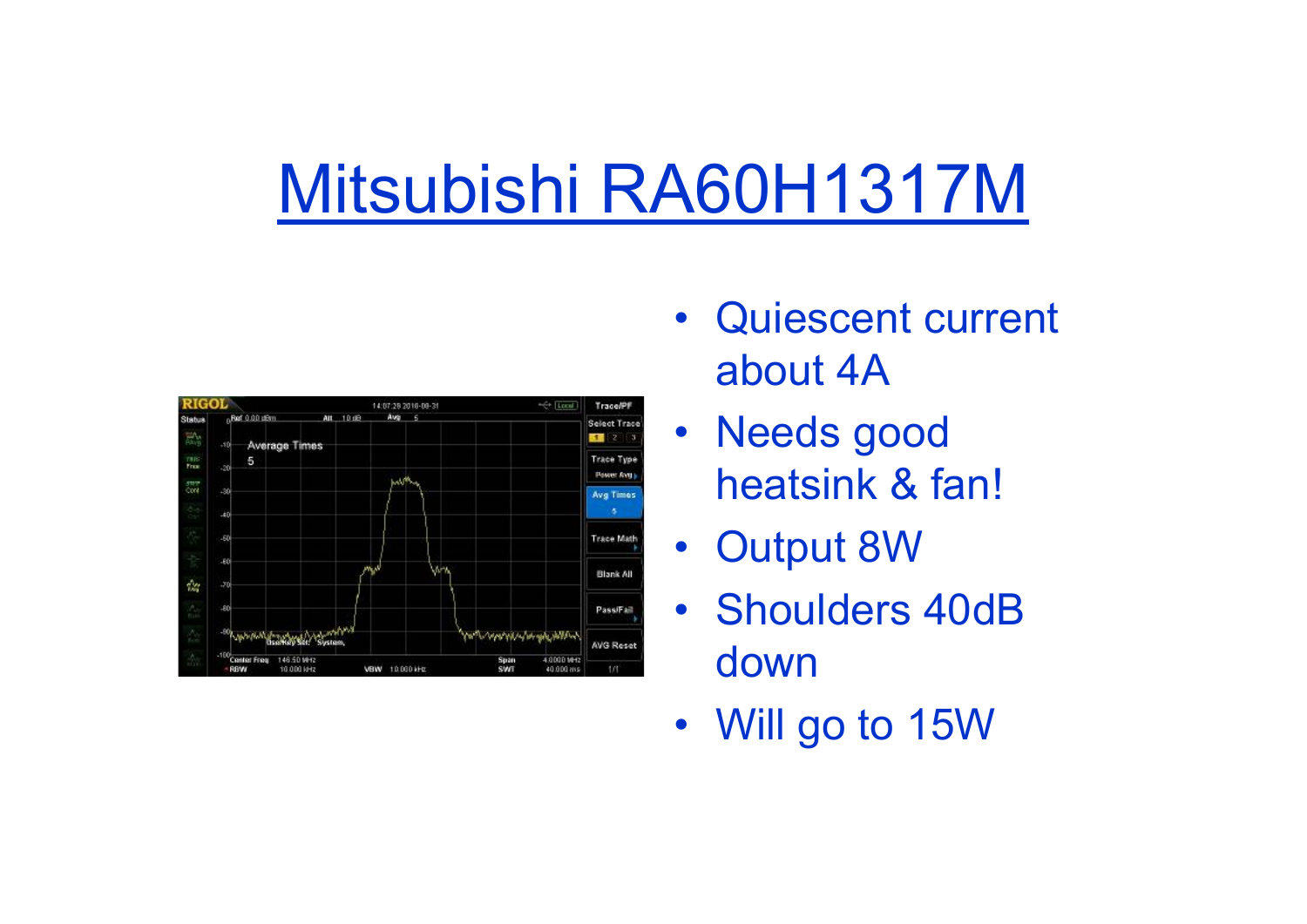#### The completed amplifier ...

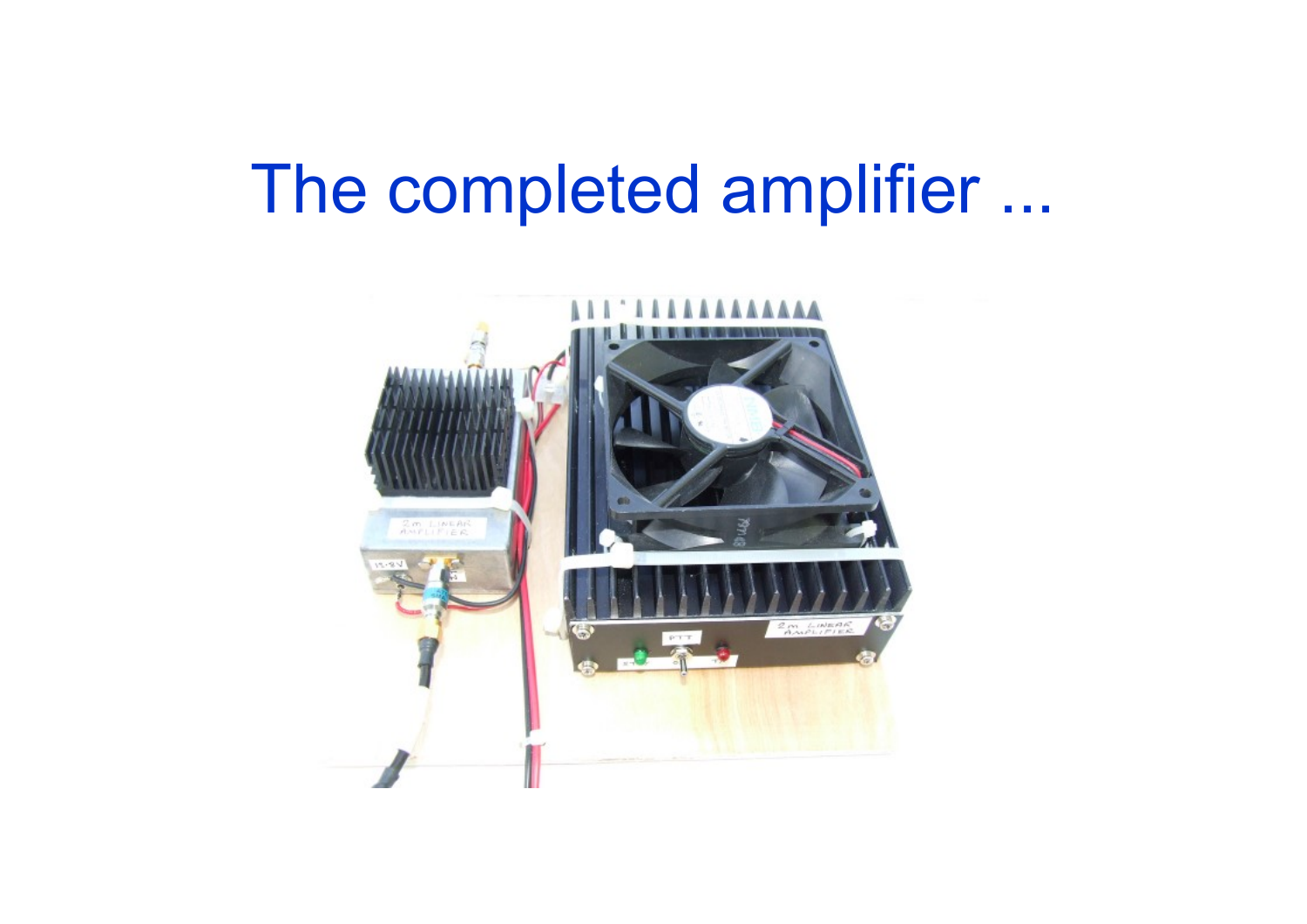### RB-TV Reception



- Standard satellite receivers are unsuitable for RB-TV reception
- Receive to 2Ms/s, some 1Ms/s at best
- Another idea is needed for RB-TV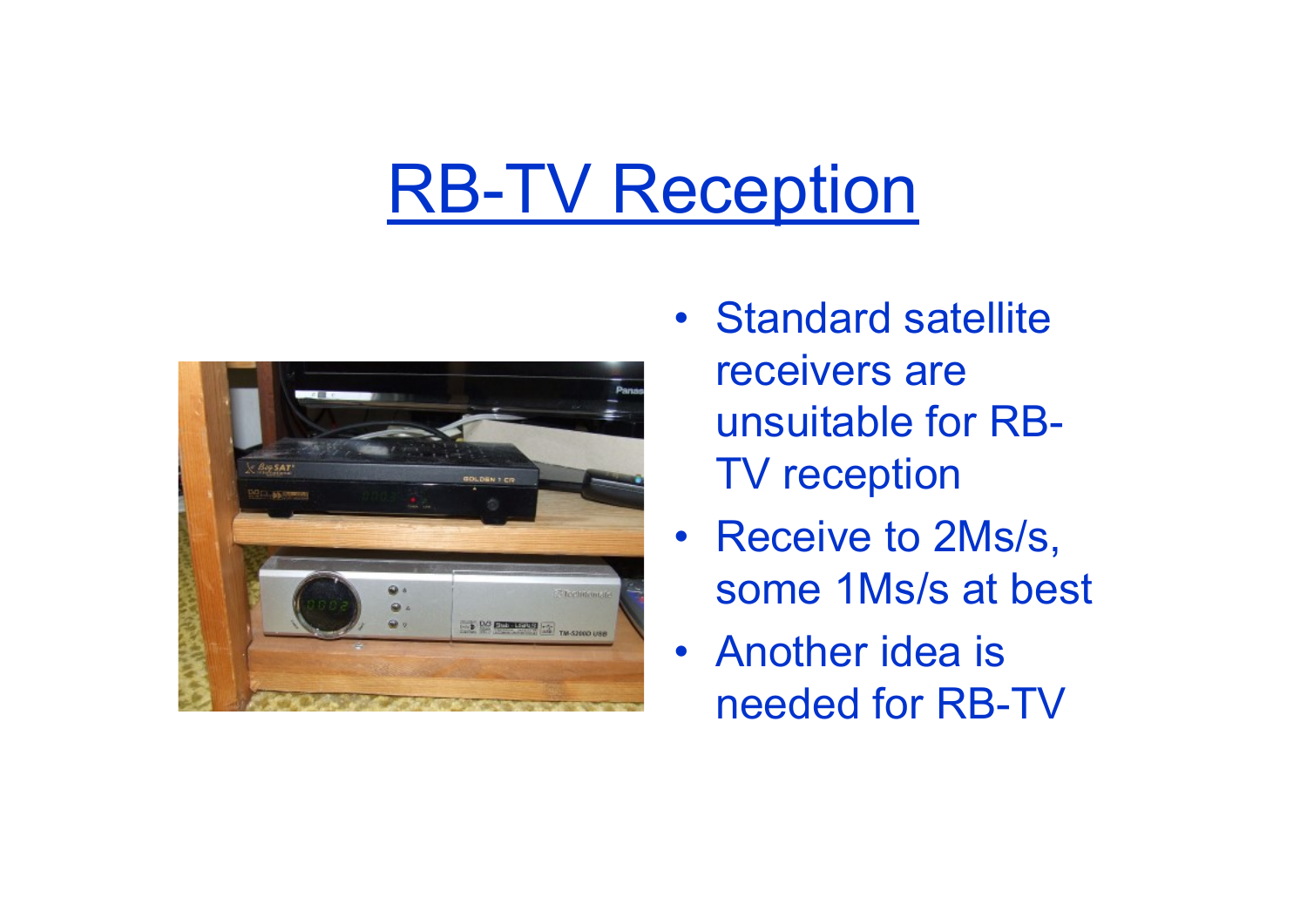## Tutioune/Minitioune



- A software based receiver is needed for RB-TV
- Tutioune/Minitioune is used by most ATVers
- Some work starting on RTL Dongles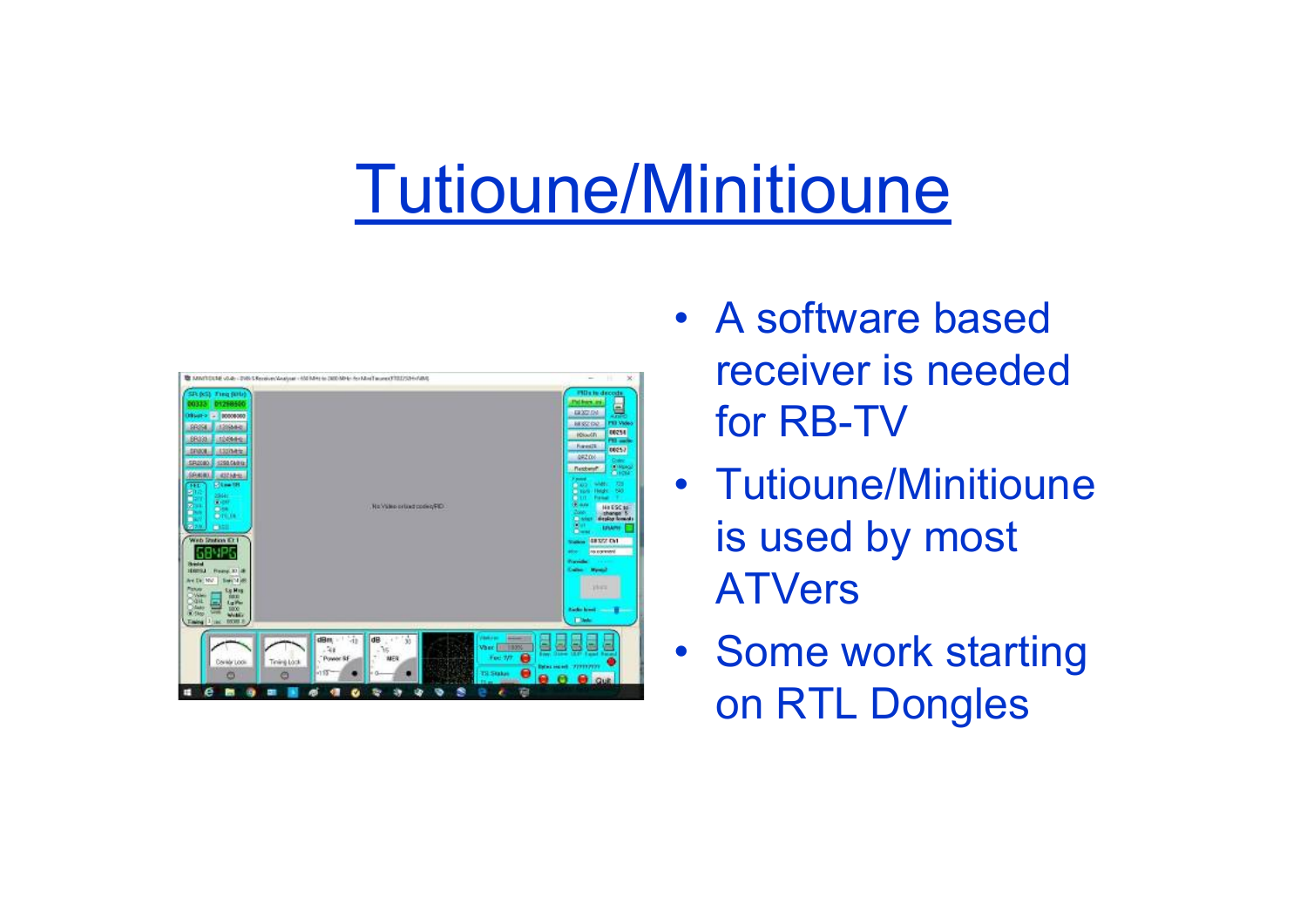## Minitiouner



- Original PCI card satellite tuner obsolete
- Minitiouner provides a USB connected solution
- All symbol rates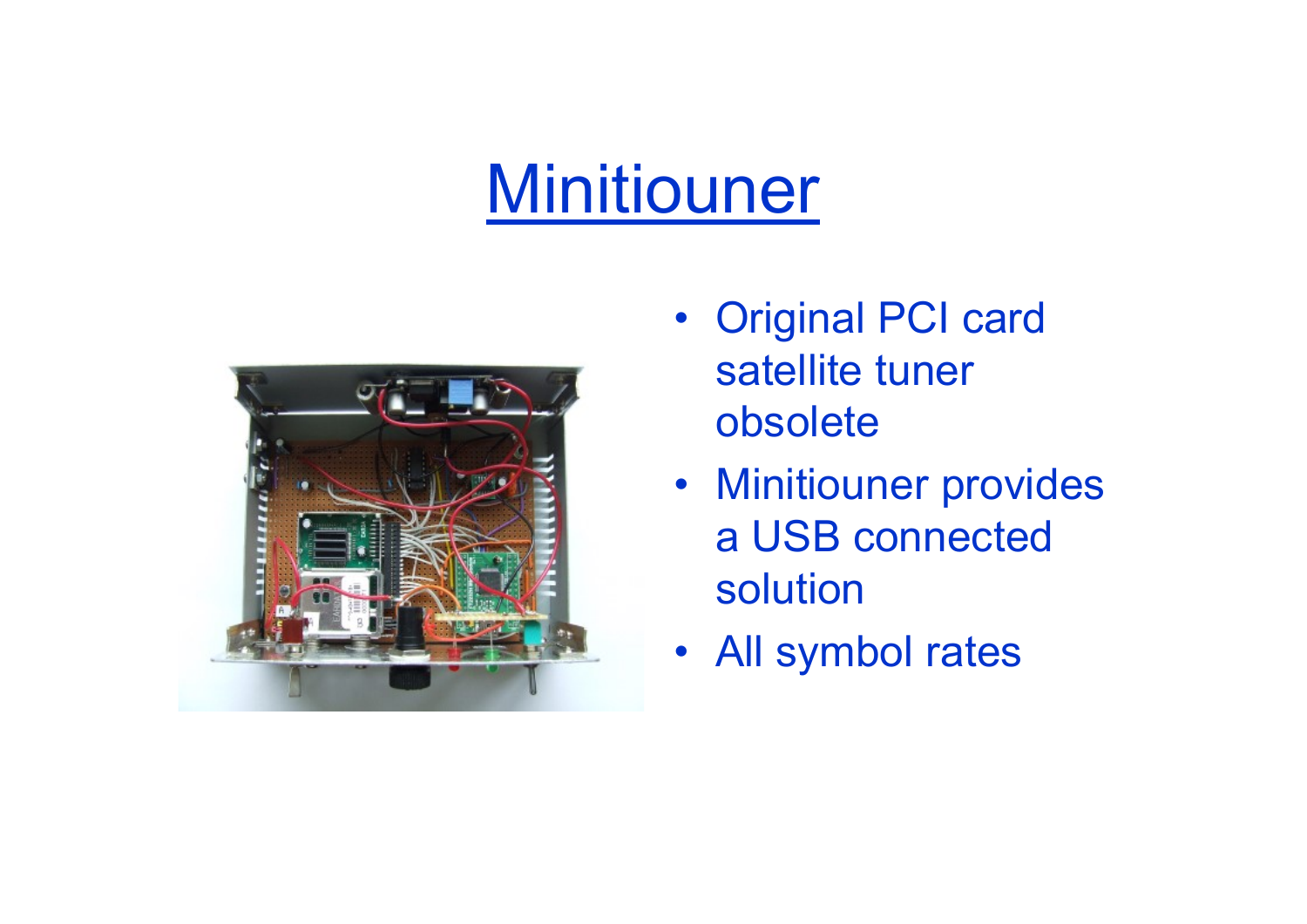## BATC Minitiouner



- BATC PCB available
- FTDI USB Module available from BATC
- BATC Sharp tuner module tunes 650- 2600MHz
- 1V regulator also available from BATC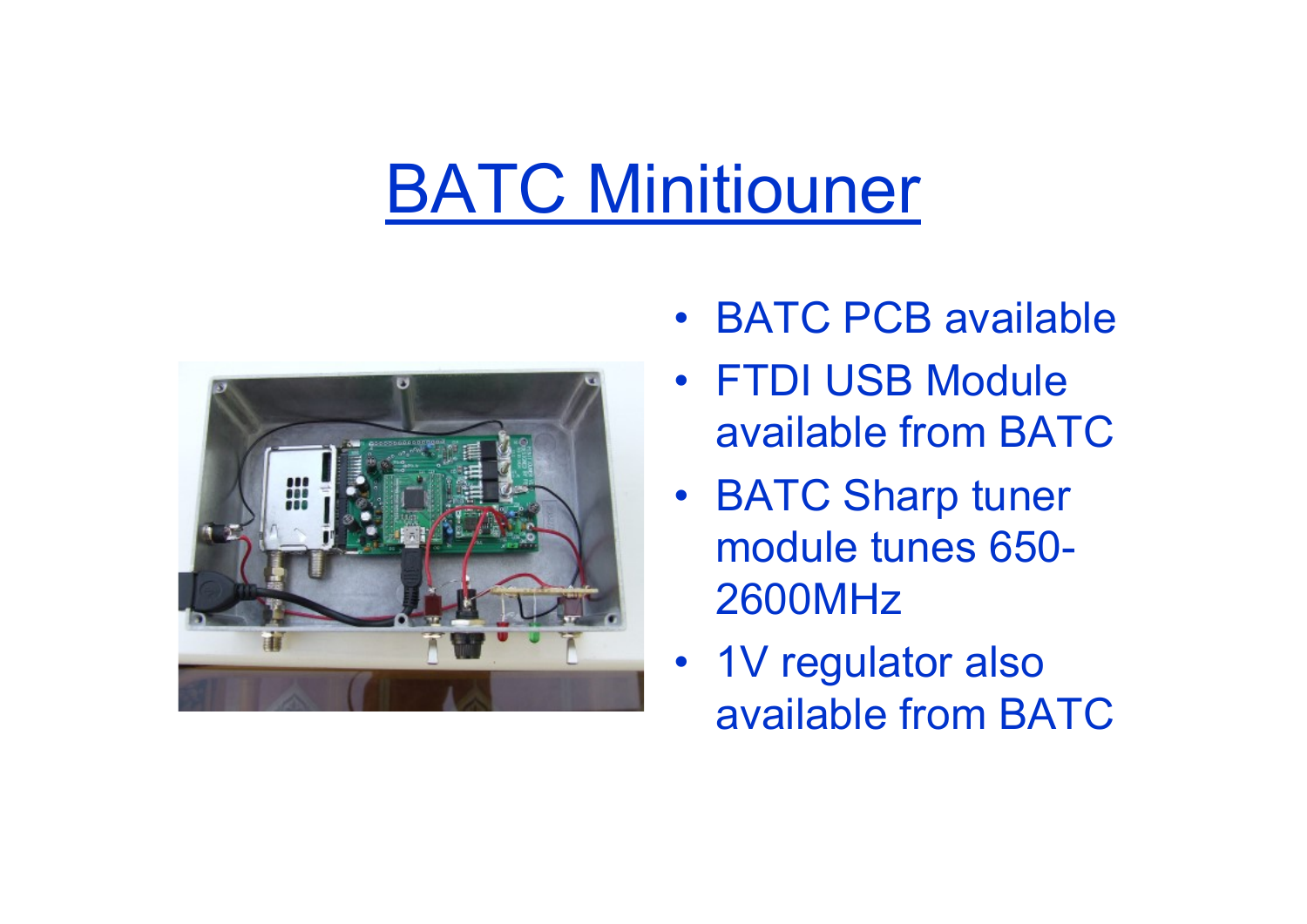## 146MHz upconverter



- Need to convert 146MHz up to satellite tuner range
- Homebrew upconverter assembled from various parts
- Commercial items available from **DG0VE**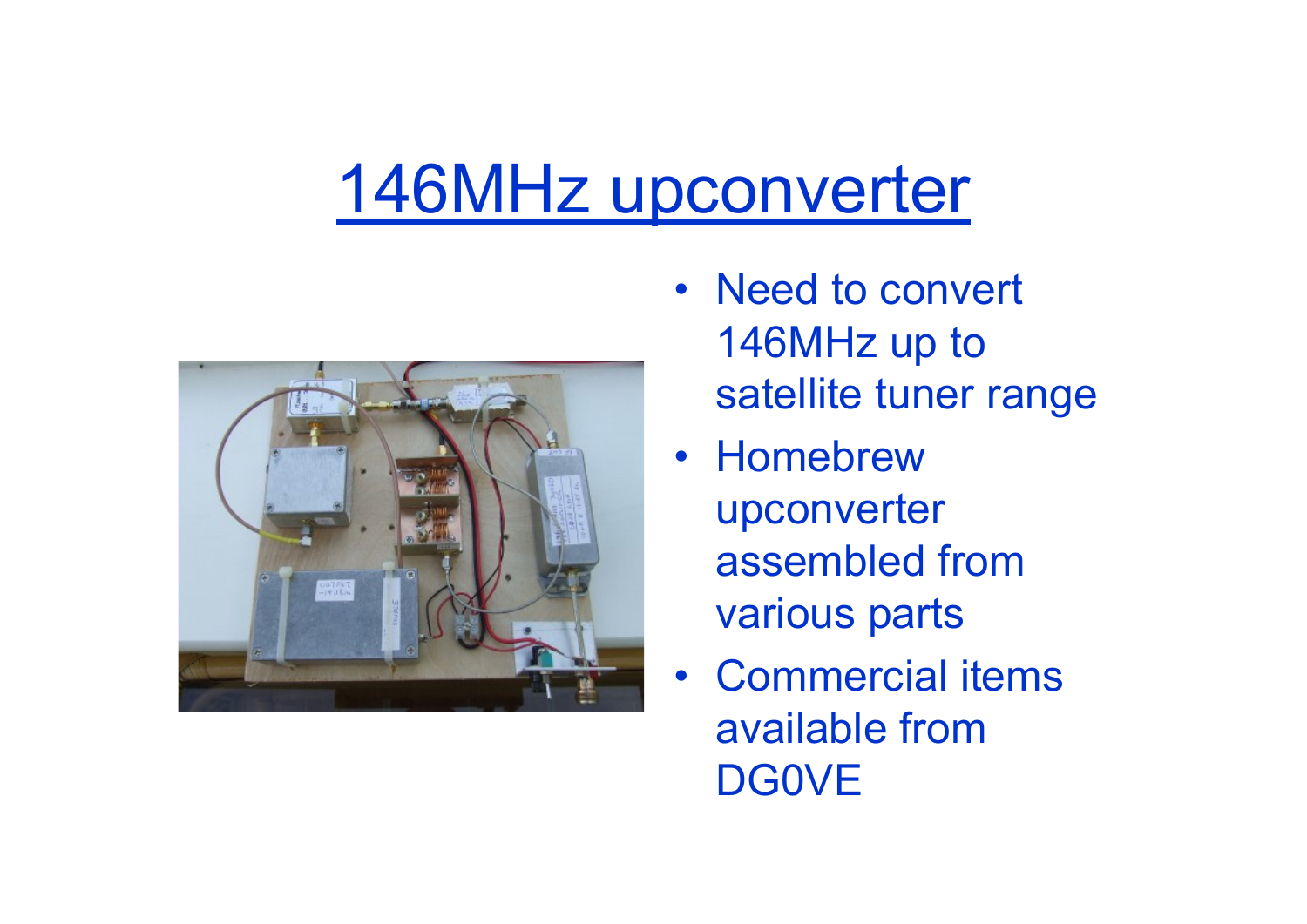#### Ready made up-converter



- Available from Roberto DG0VE
- 50dB overall conversion gain
- 0.4dB noise figure
- Choice of four LO frequencies
- Powered up co-ax but watch current!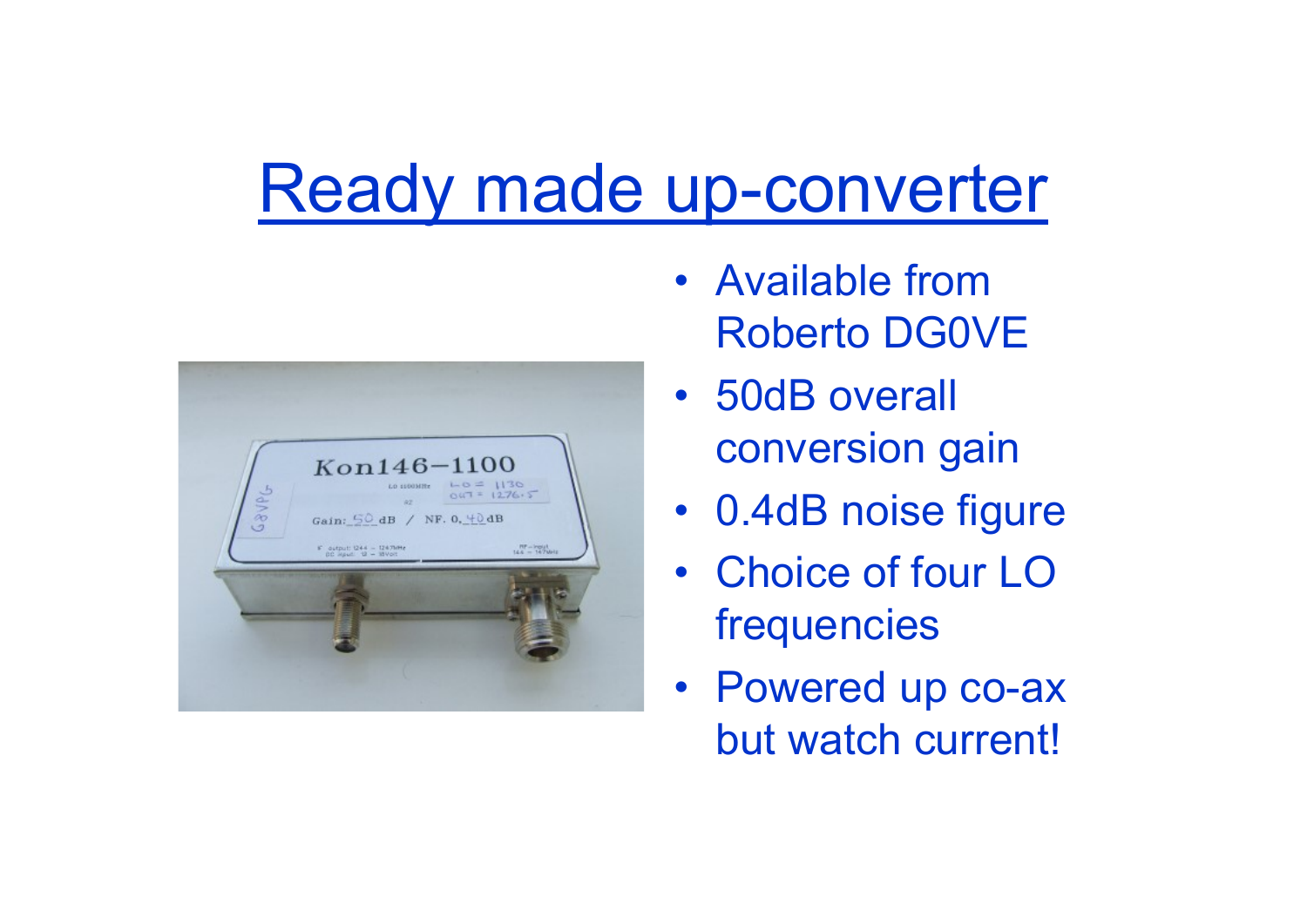# Choose LO carefully!



- 1100, 1115, 1130 & 1145MHz LO frequencies available
- Only 1130MHz coincides with bandpass filter peak
- Needs filter retuning to use other frequencies